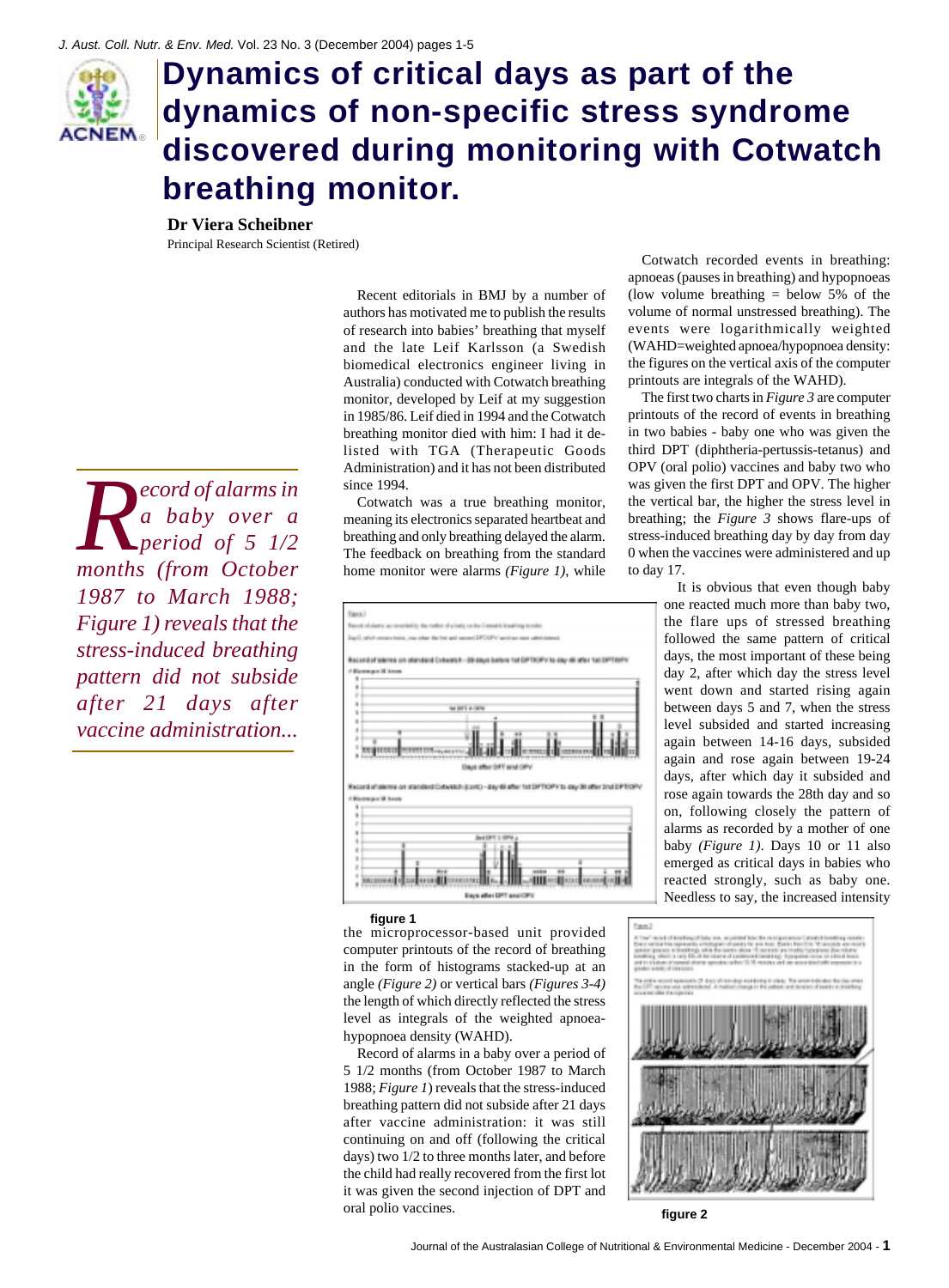of reactions after the third DPT injection and OPV reflects the phenomenon of sensitisation (sensitisation in this context means increased deranged immunological response or anaphylaxis; and in the case of vaccines also increased susceptibility to the diseases that the vaccines are supposed to prevent and also to a host of unrelated bacterial and viral infections (Parfentjev 1955; Craighead 1975; Daum et al. 1989).

The third chart in *Figure 3* is of 41 actual



#### **figure 3**

randomly listed deaths after DPT and OPV. It can be seen that the distribution of deaths closely follows the dynamics of the flare-ups of stressed breathing of babies one and two after the administration of the DPT vaccine.

*Figure 4* illustrates that in our research every baby was its own control (the data measures



### **figure 4**

the stress level in every baby before and after vaccination): for a number of days there was no stress level in breathing, then comes day 0 when the vaccine was administered and one can see how the babies reacted day-by-day. *Figure 4* represents two babies (baby one and baby three) and one can see the individual differences in response, since baby three reacted within the first 24 hours, and also that the highest stress level occurred for baby one on days 5-6, while for baby three it occurred on day 7, but this is to be expected since babies are individuals in their own right. One must also take into consideration that in statistics you always have a slight spread (of a day or two before or after the critical days). One can also rephrase it that nature does not necessarily operate in a sudden cut-off fashion, but in a build-up and tapering-off way.

*Figure 4* also illustrates the individuality of of stress response after the 16th day: baby three had a significant delayed reaction towards the 24th day, while baby one had only a slightly increased stress level towards the 24th day.

Immunological research (Takacs et al. 1997) unwittingly provided another explanation for the observed and recorded slight differences in the daily dynamics of maximum stress response. Takacs et al. (1997) studied the possible underlying mechanisms of the cyclic pattern of relapsing/remitting experimental allergic encephalomyelitis (EAE). Their approach was to conduct a longitudinal study correlating epitope recognition and cytokine production by draining lymph node cells, splenocytes and central nervous system (CNS) infiltrating cells with disease during relapsing and remitting EAE. Responses of lymph node cells and splenocytes were uniformative with respect to epitope spread. However, there were interesting day-by-day dynamics as far as timecourse of T cell responses in lymph nodes were concerned.

EAE was induced with 200 micrograms PLP (proeolipid protein) 139-151, PLP 178-191 or MBP (myelin basic protein) 87-106 emulsified in IFA supplemented with 200 micrograms Mycobacterium tuberculosis and M. butyricum 8:1 and given s.c. (subcutaneously) on days 0 and 7. Immediately after this ("immunisation") and 48 hours later mice received 200 nannograms Bordetella pertussis toxin (intraperitoneally) in PBS (protein baseline serum). Relapse was defined as a weight loss and clinical worsening characterised by at least one full grade clinical score after stable recovery indicated by weight gain and at least one full clinical score. Without going into great detail, strong proliferation to the PLP 178-191 peptide used to induce disease was detected as early as day 4 after "immunisation", reaching a peak by day 9-11. At the time of remission, day 15-16, a considerable decrease in proliferative capacity of lymph node cells was detected. IFN-gamma (interferon gamma) production followed the same pattern; some variability was observed between individual mice, but a relatively high concentration was measured during the first 11 days, decreasing thereafter. The highest concentration of IFNgamma was measured at the time of disease onset, on day 11. The response to PLP 178- 191 gradually waned and was lowest at day 17, which in almost all mice is a silent period

of the disease. Day 22-25 was characterised by an increase in IFN-gamma production again: this is the time point which in most mice precedes detectable relapse.

Equally interesting are Takacs et al's (1997) immunological time dynamics from days 42 to 48, as established by our monitoring of stress response to vaccination in babies. These are the days with increased stress level in breathing and increased numbers of deaths after vaccination.

The weight loss/weight gain dynamics accompanying the above immunological challenge is equally relevant to babies after vaccination.

Leif's and my studies confirmed the validity of Hans Selye's concept of non-specific (or general adaptation) stress syndrome as a characteristic but non-specific response in mammals to any noxious substance or insult or injury of any kind (Selye 1978). However, since our recording of breathing was done with a non-touch medical technology (Cotwatch had a sensor pad positioned under the mattress and nothing was attached to the body of the monitored person or an animal), we could record longitudinally for long periods of time hour-by-hour or day-by-day recording of stress dynamics in breathing, while Selye studied the dynamics of adreno-cortical activity and had to perform invasive blood tests which had limited the density of his record. His research only demonstrated the dynamics of stress response in very general terms as an alarm reaction (48 hours after the insult), a stage of resistance (an undetermined number of days after the first 48 hours) and the stage of exhaustion (another alarm-like reaction) following the stage of resistance (of undetermined duration) approximately corresponding to day 16. Our much more detailed recording of stress response established that the alarm reaction is biphasic and includes two flare-ups of stressed breathing, one on day 2 and another between days 5 and 7, then followed by about 7 days corresponding to the stage of resistance and the increased stress level around the 16<sup>th</sup> day representing the stage of exhaustion.

*Figure 5* represents tabulation of raw data



on deaths after DPT and polio vaccination published by Mitchell et al. (1995). These NZ authors concluded that "there was a reduced

chance of SIDS in the four day period after immunisation" and hence that immunisation "may even lower the risk of SIDS" (though also saying that they cannot confidently state it as a certainty). However, far from showing **figure 5**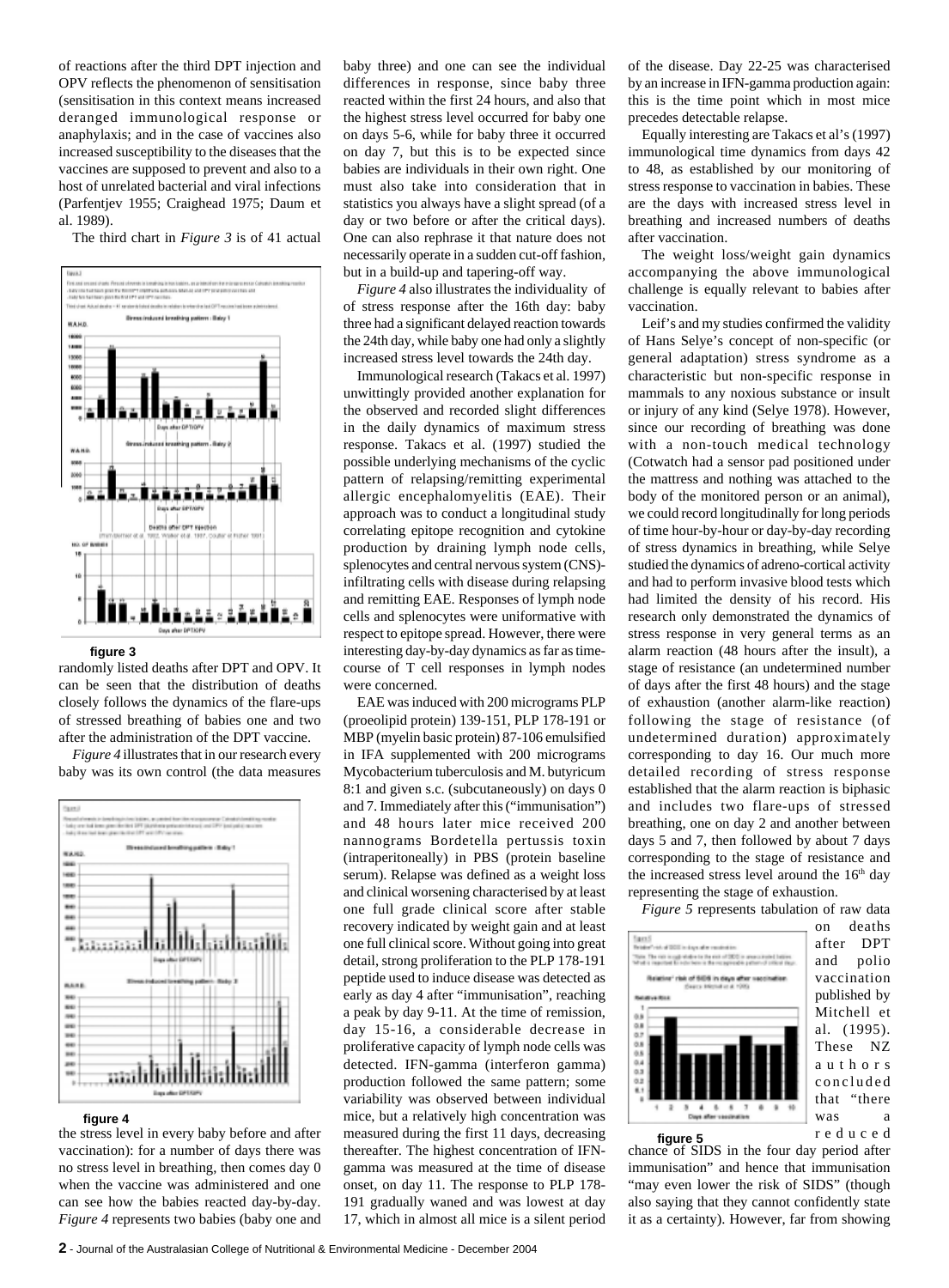protection against cot death by vaccination, Mitchell et al.'s (1995) data show that all those babies they studied died as a direct consequence of their DPT and OPV vaccination, showing perfect clustering along the critical days. The "reduced" risk of SIDS in the "immunised" group is misleading, because only those who received vaccines on schedule were categorised as "immunised". Obviously this biases this group to be relatively healthier children, because a, or the, major reason for vaccines not being given on time, and sometimes not ever again, is the child being unwell, at least when the shots are due, if not constantly. So ironically, a child who suffered visible adverse effects from previous vaccines is likely to be in the "non-immunised" category in this study even if it received further vaccines.

Generally speaking, the most fundamental eror of judgement displayed by cot death reearchers is that they do not look at what happened to the babies who succumbed to SIDS days before they died, and instead they are trying to identify the elusive entity of "at risk" babies. The pneumographic studies are done without any regard to what happens to babies in the first 6 months and/or one year or 18 months of life when the initial DPT and Hib and polio vaccines, the first MMR and/or booster vaccines are given. Vaccinations are mostly ignored in cot death studies. In our experience, the timing of pneumographic studies is determined by the availability of a bed in the overnight study unit rather than by looking at what happened to the baby just before it developed symptoms of stress or started having alarms on its monitor. The notion of false alarms widely used by those who conduct monitoring of babies' breathing has also delayed the understanding of the situation. Alarms which happen when the monitored baby did not stop breathing, but is breathing very shallowly are considered false alarms. Leif and myself called them warning alarms because they sounded when the monitored babies started having longer and longer episodes of low volume breathing, which is the true stress-induced breathing pattern. A baby who developed pneumonia experienced such "false" alarms for 2 weeks before going down with typical symptoms of pneumonia. This happened about six weeks after the 6 months vaccination with DPT and polio vaccines. When reactions or deaths occur six weeks after vaccination, they would not be considered as caused by vaccination. Yet our records of alarms with microprocessor Cotwatch computer printouts demonstrate increased stress level in breathing more than 6 weeks after vaccination.

Griffin et al. (1988) data on deaths after vaccination are of interest as well, because even though the authors concluded that their data do not show the causal link, a proper tabulation of their own raw data *(Figure 6)*, looking at 4 groups of babies who died after DPT and Polio vaccination shows the following:

Group 1 included babies aged 1.5-2.5 months (in the USA they start vaccinating at 6-8 weeks) . The majority of these babies died within 8-14 days and they died after the first dose.

Group 2 included babies aged 2.5-4 months, who died after the second dose of DPT and OPV; the majority died between 15 and 30 days.

Group 3 included babies aged 4-8 months who died after the third dose. The majority died more 31 days after vaccination.

Group 4 included babies who died aged 8- 12 months; these are the residue of delayed deaths after the third dose.

Far from showing no evidence of the causal link between the administration of DPT and OPV vaccines, the tabulated raw data by Griffin et al. (1988) show three important observed phenomena:

1. Younger babies die earlier than older, bigger babies who take longer to die.

2. Sensitisation: increased immunological reaction (anaphylaxis) after subsequent doses of vaccines,

3. Increased numbers of deaths with the increasing interval from vaccination -- delayed reactions, which are a rule rather than an exception.



## **figure 6**

Interestingly, Torch (1982 and 1986) independently also made the same observation as Leif Karlson and myself: increasing numbers of deaths with the increasing interval from the vaccine administration, increasing number of injections and increasing age. He wrote (Torch 1982) that "Preliminary data on the first 70 cases studied shows that 2/3 had been immunized within 21 days prior to death... In the DPT SIDS group 6.5% died within 12 hours of inoculation, 13% within 24 hours, 26% within 3 days, and 37%, 61% and 70% within 1, 2 and 3 weeks respectively. Significant SIDS clustering occurred within the first 2 to 3 weeks of DTP #1, 2, 3 or 4, The age range in the DTP group was 59 days to 3 years…"

One of many points I am making here is that the recipients of a vaccine such as DPT and OPV may react for more than 21 days after the vaccines are administered, this being additional information to that published by Innis (2004). Innis (op cit.) puts emphasis on the period of under 21 days from vaccination as a risk period for the onset of symptoms that can lead to allegations of child abuse, based on the 22 cases that he has analysed to date.

Vaccines, such as the pertussis, are actually used to induce so-called experimental allergic encephalomyelitis (Levine et al 1966, Levine and Sowinski 1979, Steinman et al 1982 and many others). Steinman et al (1982) described an animal model for pertussis vaccination encephalopathy. They vaccinated mice with the heat-killed Bordetella pertussis vaccine combined with bovine serum albumin (BSA). They concluded that neuropathology in their mouse model resembles that of human cases in which death has occurred after DPT vaccination: diffuse vascular congestion and parenchymal haemorrhage in both the cortex and white matter. Cortical neurons showed ischemic changes, and areas of hypercellularity were evident in the meninges. B. pertussis has a wide range of physiological effects including increased IgE production, increased sensitivity to anaphylactic shock, lymphocytosis and hyperinsulinaemia. Its ability to induce increased vascular permeability may account for the tendency to produce haemorrhages. The relevance of the murine model of pertussis vaccine encephalopathy is demonstrated by most babies being exposed to cow's milk (even in breast fed babies) due to pre-existing anti-BSA antibody. This sensitisation to BSA may lead to a similar chain of events following pertussis vaccination in genetically susceptible human babies.

When babies were only given 4 vaccines at one session (DPT and OPV) they developed the so-called minimal pathology: petechial (spot-like) bleeding into the thymus, pericardium, lungs and other organs) and their deaths were classified as SIDS (Sudden Infant Death Syndrome, should read: Sudden Immunisation Death Syndrome). Such pathology was considered insufficient to cause death even though it was obviously sufficient, considering that tens of thousands of babies have died this way.

According to Hess (1920) and many others, one of the symptoms of acute scurvy are petechial haemorrhages. Why consider scurvy in post-vaccinal death? Vaccines are a cocktail of toxic substances such as formaldehyde (interestingly, when Selye discovered nonspecific stress syndrome, the first "noxious substance" that he injected into his laboratory rats was formaldehyde), aluminium phosphate and aluminium hydroxide, mercury compounds (thiomersal, merthiolate, containing up to 49% mercury), phenol, coolant (propylene glycol), peanut oil, and of course foreign proteins (antigens) - viruses and bacteria or their protein envelopes (such as pertussigen, an active toxic ingredient in all pertussis vaccines, whether whole cell or acellular), to mention just a few of the most common standard ingredients in a variety of vaccines.

As Dr Innis repeatedly stated in his comments to a variety of BMJ articles on shaken baby syndrome, all of the SBS cases he studied were vaccinated within 21 days of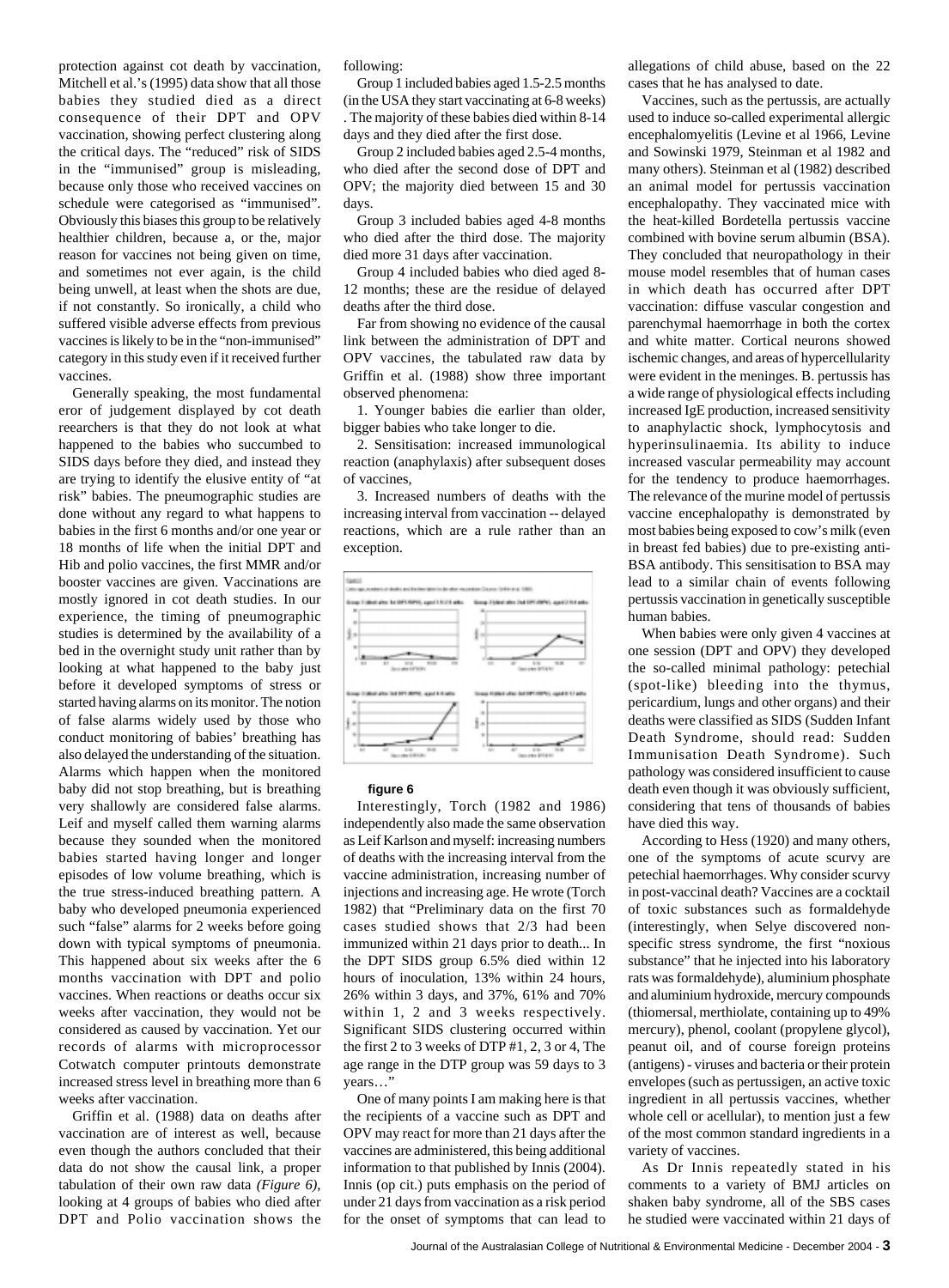the appearance of symptoms of SBS or death. I second this with a slightly qualified statement tat among some 70-odd cases of SBS for which I have prepared a report, only 2 were cases of birth injury, and were unvaccinated. Also, a few of the SBS babies died more than 21 days after their last vaccinations. Indeed, days 42 to 48 after vaccination represent important critical days with increasing numbers of death (as discussed above).

Most of those who have been involved in the study of SIDS or SBS and including those who have participated in the present very much needed BMJ.com cathartic debate on SBS have been rather shy or silent about the administered vaccines, even though those vaccine injections are as a rule the only documented facts. The act of shaking is undocumented and it is indeed (as Dr Innis correctly states) a little more than a figment of bizarre imagination by the accusing doctors, child protection agencies and the police.

Some responders in this debate have questioned whether doctors are out to victimise innocent carers: the simple answer is that they are. As pointed out by Kirchner and Stein (1985), "…the treating physicians in the emergency room mistook life-threatening illness or postmortem artifacts for inflicted injury...Although the histories related by the parents in the emergency room were in all cases truthful and consistent with the results of physical examinations of the child, the involved physicians failed to make a correct diagnosis. Not only lack of experience with severe childhood illness and death but also an attitude of suspicion and/or hostility probably contributed to these misdiagnoses."

So what are the causes and mechanisms of what is considered the pathognomic triade of symptoms by the proponents of SBS, such as subdural and retinal haemorrhages and broken bones?

As I wrote in my previous papers on this subject (J ACNEM 2002; bmj.com April 2 2004 Rapid Responses and elsewhere), the whole idea of subdural haematomas and bizarre bone fractures as a result of child abuse was started by Caffey in 1946. He considered fractures in the long bones as a complication of the infantile subdural haematoma associated with the fractures of the cranium. Even though his own illustrations show what is generally considered typical scurvy fractures, he denied any "roentgen signs of scurvy". Without going into any more detail, Caffey (1946) concluded that "The fractures appear to be of traumatic origin but the traumatic episodes and the causal mechanism remain obscure". It is difficult to understand why such classical scurvy fractures as shown on his own photographs were misinterpreted, however, Caffey admitted in his 1965 article "Significance of the history in the diagnosis of traumatic injury in children" that "it is still a wonder to me that Ross Golden welcomed me, a pediatrician without either formal or informal training or experience in radiology, into his department of traditionally

and highly trained expert radiologists". Indeed, why? The fact remains that Caffey made a mess of things which will take years to rectify. The sooner the rectification begins, the better for not only all those thousands of victims of Caffey's obvious ignorance and closed mind but also for those formally trained radiologists who blindly followed misinterpretations of formally untrained Caffey. Moreover, Silverman (1965) attested to Caffey's closemindedness when he wrote about Caffey: "A classic example of his attitude…occurred at the end of a hot discussion at an 11 o'clock conference at Babies Hospital... when he was heard to remark to someone with whom he had been debating a point, "I wouldn't believe it even if you proved it to me".

**The fact remains**<br>that Caffey made<br>a mess of things<br>which will take years to *that Caffey made a mess of things which will take years to rectify. The sooner the rectification begins, the better for not only all those thousands of victims of Caffey's obvious ignorance and closed mind but also for those formally trained radiologists who blindly followed misinterpretations of formally untrained Caffey.*

Hiller (1972), a formally-trained Australian radiologist, demonstrated that Caffey's bizarre fractures are in fact caused by scurvy, even though he did not explain what actually caused scurvy in the affected babies.

It was Hess (1920) in his elegant and much ahead of his time almost 300 page tome on scurvy who pointed out inadequacies of "antiscorbutic vitamine" (vitamin C) contents of the usual infant food and later on Pekarek and Rezabek (1959) who demonstrated that the administration of DPT vaccine to rats caused them to develop acute scurvy which rectified itself within 24 hours. However, human babies do not have the advantage the rats have of being able to produce their own vitamin C within their bodies - humans and other primates, fruit bats, Guinea pigs, to mention the most important examples, do not produce their own vitamin C and depend for it on their food having adequate contents of this important essential vitamin. When human babies are given the same DPT vaccine as Pekarek & Rezabek's rats, they develop acute scurvy which does not rectify itself unless the babies are given sufficiently large amounts of vitamin C. This, of course,never happens because when babies with vaccine reactions are admitted in hospitals they are given antibiotics instead, which further aggravates their vitamin C deficiency.

Scurvy affects all systems in the body and results in depletion of collagen, resulting in vascular wall fragility and blood clotting and other haematological derangements resulting in bruising, and brain, retinal and other organ bleeding and many other malfunctions of all systems of the body, including derangement of the central control of temperature, blood pressure etc. Injecting foreign antigens (and other proteins) directly into the bloodstream cause immunological derangements - among others, the reversal of T4 and TB cells ratio (Jefferys 2001) which results in the whole cascade of untoward events resulting in death. I am surprised that any babies survive the intense vaccination they are subjected to these days.

Others have mentioned haemophagocytic lymphohistiocytosis (HLH) as the syndrome which is accompanied by the same symptoms as SBS, without going into details as to what actually causes HLH.

Medicine is known for repeatedly introducing new names for old diseases. It is probably due to the well-known failure of medical researchers to study medical literature (yes, I've heard American medicos bragging in court that they don't study "that stuff", meaning medical research, and in particular the foreign journals: as a matter of interest they considered BMJ not worthy of their scientific curiosity) . This situation is relevant to the study of subdural and retinal haemorrhages of SBS.

Sparacio et al (1971) described acute subdural haematoma in infancy. They described 6 cases in infants aged 3 months, ten months, one year, ten months, six months and nine months of which two had a documented fall, while the rest did not.

Hart and Earle (1975) described haemorrhagic and perivenous encephalitis - a clinical-pathological review of 38 cases. They wrote that haemorrhagic leucoencephalitis (AHL) and post-infectious perivenous encephalitis (PVS) associated with childhood mumps, measles, chickenpox and vaccination are important diseases of the central nervous system.

Graham et al (1979) described acute haemorrhagic (and also known as necrotising) leucoencephalitis as a complication of the generalised Schwartzman reaction which may occur after sensitisation (anaphylaxis) to drugs - such as sulphonamides and para-amino salicylic acid and it has also followed pertussis vaccination and the administration of the antitetanus serum.

Levin et al (1983) described haemorrhagic shock and encephalopathy as a new syndrome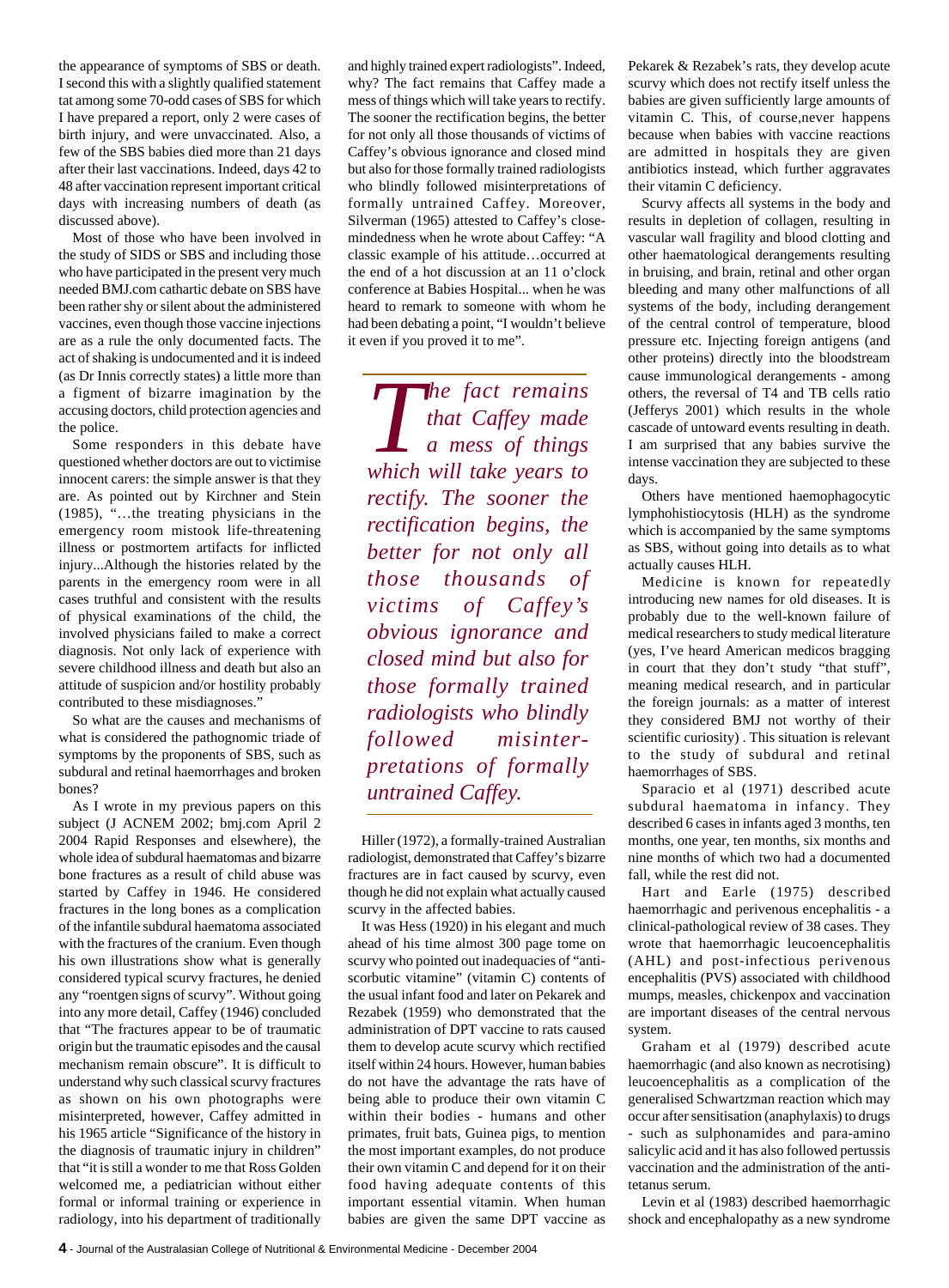with a high mortality in young children. Interestingly, the children from whom polio virus was isolated had all been recently vaccinated. This means that other cases could have been vaccinated longer than a few days before developing symptoms of haemorrhagic shock.

In the seventies and eighties a number of authors described so-called haemophagocytic syndrome or lymphohistiocytosis syndrome. The symptoms in both haemorrhagic shock and encephalopathy and haemophagocytic lymphohistiocytosis are very similar: general feeling of malaise, fever, listlessness and vomiting, pallor, tachycardia, tachypnoea, convulsions, low blood pressure, glove and sock syndrome (hot body and cold extremities). distended abdomen, enlarged liver, tense fontanelle, hypotonia, watery, blood-stained diarrhoea, haematemesis, liquid unclotting blood (bleeding from venipuncture sites), deranged coagulation with deranged prothrombin and thromboplastin time, very low fibrinogen and fibrin-degradation products very elevated, indicating severe disseminated intravascular coagulation. Other characteristic findings are severe metabolic acidosis (pH less than 7.35 or even less than 7), low bicarbonate, base deficit with compensatory respiratory alkalosis, impaired renal function, raised plasma urea and creatinine and especially hyperglycaemia, indicating central diabetes insipidus, cerebral oedema and internal haemorrhaging into the brain, retina, lungs and other organs, and diffuse macular cutaneous haemorrhages. All organs may be infiltrated with lymphocytes and histiocytes. At necropsy the brain is oedematous, soft and virtually liquid. More severe cases have meningeal and perivascular infiltration of lymphoid cells in the brain. Akima and Sumi (1984) described a number of cases of babies aged 6 months, 4 months, 4 and a half months (readmitted at 6 and half months and died 11 days after admission), 5 months (readmitted at 8 months and died 2 months later), six weeks of age with recurrence of symptoms at 4 and a half months of age (died at 5 and a half months) and seven weeks (died 4 days after admission to hospital); all cases clearly developed their symptoms after vaccination, based on their ages at the first admissions and the time of readmission.

Some authors called HLH a familial disease, however, it was a reflection of familial habit of vaccinating all children rather than some special familial genetic predisposition other then predisposition to react violently to vaccines (Henter and Elinder 1991).

Liao and Thompson (1997) described retinal haemorrhages as ophthalmic manifestations of virus-induced haemophagocytic syndrome.

Henter and Elinder (1992) described cerebromeningeal haemophagocytic lymphohistiocytosis as an immunological disorder and Sperling (1997) described it as a "runaway" immune system.

Rosen (1997) quoted a number of vaccines (vaccinia, polio, measles and BCG) as the causal agents in HLH as a severe combined immunodeficiency.

Comans-Bitter et al (1997) described immunotyping of blood lymphocytes in childhood to be used as a yardstick in the diagnosis of haematological and immunological disorders.

Bonilla and Oettgen (1997) analysed the above article and wrote that T cells, B cells, and natural killer (NK) cells interact with each other and with a diverse array of "accessory cells" such as monocyte-derived cells to generate an immune response. T cells may be identified by the CD3 marker associated with the antigen receptor and are further divided into two populations: CD4+ and CD8+. CD4+ T cells, (also known as "cytotoxic" or "suppressor" cells) execute important effector functions such as the lysis of infected host cells (part of the cellular immune response). After interaction with CD4+ T cells, B cells give rise to plasma cells, which produce antibodies (the humoral immune response). The NK cells are important in the early phases of immune responses to viruses and malignancy. Since vaccines derange these elements of the immune system, it is not difficult to understand why they are implicated as causal agents in all those modern ills of children, such as asthma and allergies, a number of cancers, gastrointestinal problems, autism and other behavioural problems to mention just a few so-called new diseases.

In summary, there is a wealth of scientific data to demonstrate that vaccines cause serious derangements of all systems of the body which result in serious injuries, including deaths, and in babies in particular, being misinterpreted as being caused by inflicted trauma.

# **References**

- Selye H, 1978. The Stress of Life, McGill University Press, Montreal.
- Parventjev IA, 1959. Bacterial allergy increases susceptibility to influena virus in mice. Proc Soc Biol Med: 90: 373-375.
- Craighead JE. 1975. Report of a workshop: disease accentuation after immunisation with inactivated microbial vaccines. J infect Dis 1312 (6): 749- 54.
- Daum RS, Sood SK, Osterhholm MT, et al. 1989. Decline in serum antibody to the capsule of Haemophilus influenzae type b in the immediate post-immunization period. J. Pediatrics; 114: 742-747.
- Takacs K, Chandler P, and Altmann DM. 1997. Relapsing and remitting experimental allergic encephalomyelitis: a focused response to the encephalitogenic peptide rather than epitope spread. Eur J Immunology; 27: 2927-2934.
- Bernier RH, Frank JA, Dondero T, and Nolan TF, 1982. Diphtheria-tetanus-pertussis vaccination and sudden infant deaths in Tennessee. J Pediatrics; 105(5): 419-421.
- Walker AM, Jick H, Perera DR, Thompson RS, Knauss TA, 1987. Diphtheria-tetanus-pertussis immunization and sudden infant death syndrome. Am J pub Health; 77:945-951.
- Coulter HL, & Fisher, BL, 1991. A shot in the dark. Avery Publishing Group Inc. N.Y. 246 pp.
- Mitchell EA, Stewart AW, Clementa M. et al. 1995. Immunisation and sudden infant death syndrome. Arch Dis Child; 73: 498-501.
- Scheibner V. 1991. Evidence of the association between non-specific stress syndrome, DPT injections and cot death. Proc Second National Immunisation Conference Canberra, 27-29 May 1991: 90-91.
- Levine S, Wenk EJ, Devlin HB et al. 1966. Hyperacute allergic encephalomyelitis: adjuvant effect of pertussis vaccine and extracts. J Immunology: 97(3): 363-368.
- Levine S, and Sowinski R, 1973. Hyperacute allergic encephalomyelitis. Am J Pathology; 73: 247- 260.
- Munoz JJ, Arai H, Bergman RK et al. 1981. Biological activities of crystalline pertussigen from Bordetella pertussis. Infection and Immunity; 33(3): 820-826.
- Steinman L, Sriram S, Adelman NE. et al. 1982. Murine model for pertussis vaccine encephalopathy: linkage to H-2. Nature: 299:738-740.
- Hess AF. 1920. Scurvy Past and Present, JB Lippincott Company: 279pp.
- Kirschner RH, and Stein RJ. 1985. The mistaken diagnosis of child abuse. A form of medical abuse? Arch Dis Child; 139: 873-875.
- Caffey J. 1946. Multiple fractures in the long bones of infants suffering from chronic subdural hematoma. Am J Roentgenol & Radium Therapy 56(2): 163-173.
- Caffey J. 1965. Significance of the history in the diagnosis of traumatic injury in children. J Pediatr: 67(5) part 2: 1008-1014.
- Silverman FN. 1965. Presentation of the John Howland Medal and Award of the American Pediatric Society to Dr John Caffey. J Pediatr; 67(5) part 2: 1000-1007.
- Hiller HG. 1972. Battered or not a reappraisal of metaphyseal fragility. Am J Roentgenol & Radium Therapy & nuclear Med; 114(2): 241- 246.
- Pekarek J and Rezabek K. 1959. An endocrinological test for innocuity of the pertussis vaccine. J Hyg Epidemiol Microbiol Immunol; 3: 79-84.
- Jefferys R. 2001. T cells and vaccination, Lancet; 357: 1451.
- Sparacio RR, Khatib R, and Cook W, 1971. Acute subdural hematoma in infancy. NY State J Med: Jan 15: 212-213.
- Hart MN and Earle KM. 1975. Haemorrhagic and perivenous encephalitis: a clinical-pathological review of 38 cases. J Neurol Neurosurg and Psychiatry; 38: 585-591.
- Graham DI. Behan PO, and More IAR, 1979. Brain damage complicating septic shock. J Neurol Neurosurg and Psychiatry; 42-19-28.
- Levin M, Kay JDS, Gould JD. et al. 1983. Haemorrhagic shock and encephalopathy: a new syndrome with a high mortality in young children. Lancet; ii: 64-67.
- Akima M, and Sumi SM. 1984. Neuropathology of familial erythrophagocytic lymphohistiocytosis. Six cases and review of literature. Hum Pathology; 15: 161-168.
- Henter JI, and Elinder G. 1991. Familial haemophagocytic lymphohistiocytosis. Clinical review based on the findings in seven children. Acta Paediatr Scand; 80: 269-277.
- Liao PM, and Thompson JT. 1997, Ophthalmic manifestations of virus-associated hemophagocytic syndrome. Arch Ophthalmol 109: 777.
- Henter JI, and Elinder G. 1992. Cerebromeningeal haemophagocytic lymphohistiocytosis. Lancet; 339: 104-107.